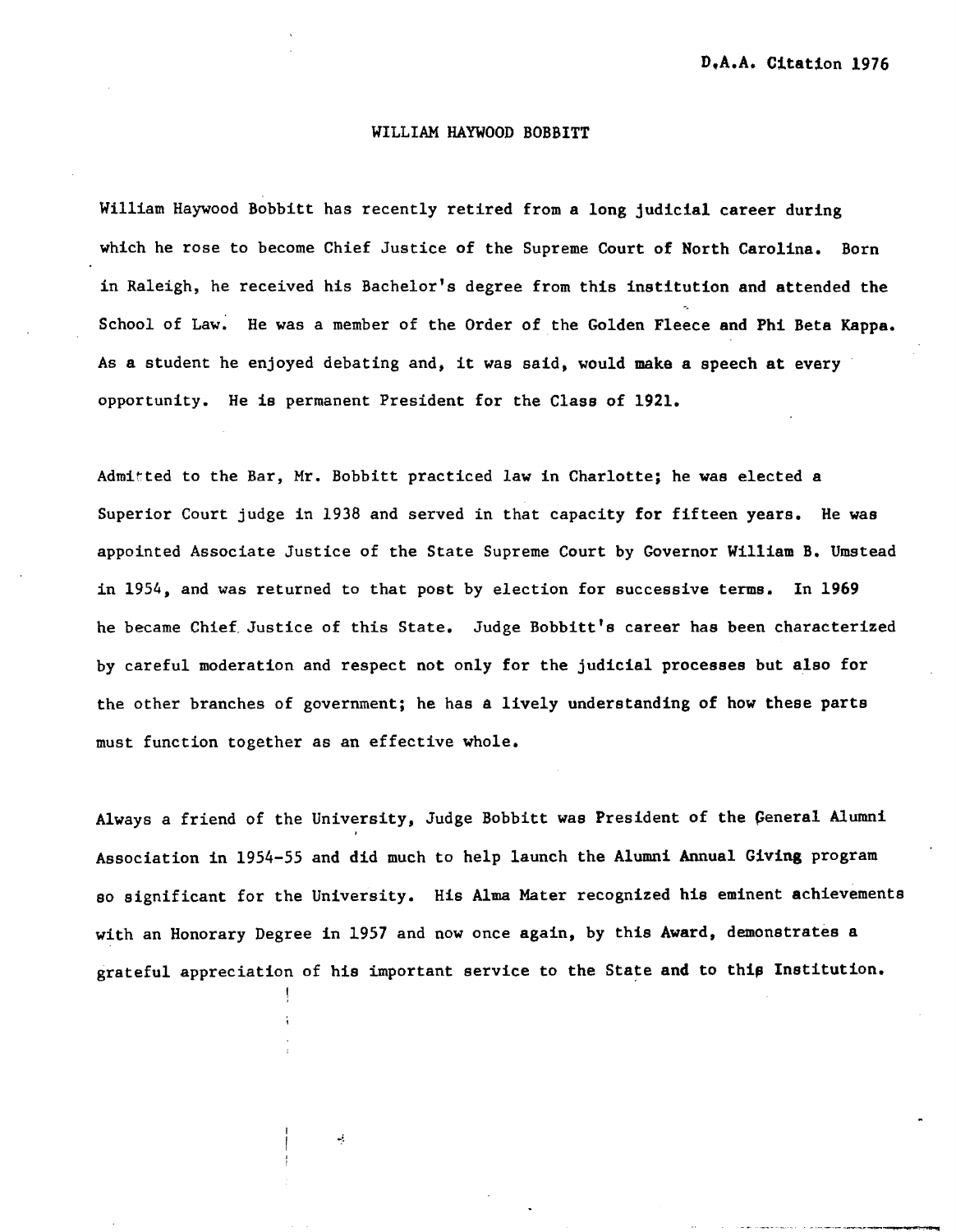## CLEMENT EATON

 $^{\prime}$   $^{\prime}$   $\approx$ 

Clement Eaton is a historian of high distinction who has specialized in the history of the South. He was born and reared in Winston-Salem, where his father was for many years mayor. His Bachelor's and Master's degrees were awarded by this University; he received his doctorate from Harvard. In his senior year here as an undergraduate, 1918-19, he lived at the "Old Inn" with several others of later great distinction, including Thomas Wolfe, Luther Hodges, Paul Green, and Albert Coates.

Dr. Eaton taught at Clark University, at Lafayette College, and finally at the University of Kentucky, where he became Hallam Professor of History. In 1956-57 his faculty colleagues voted him Distinguished Professor of the Year. His first major book, Freedom of Thought in the Old South, received the Duke University Press Prize in 1940. Among his many other important works are <u>A</u> History of the Old South, A History of the Southern Confederacy, The Growth of Southern Civilization, and The Mind of the Old South.

He was selected Pitt Professor of American History and Institutions at Cambridge University for 1968-69, and he was Fulbright Lecturer at the Universities of Manchester, England, Innsbruck, Austria, and Bologna in Italy. He was President of the Southern Historical Association in 1961. The University is itself honored by the enduring accomplishments of this alumnus and presents this Award in further token of his outstanding achievements.

 $\frac{1}{2}$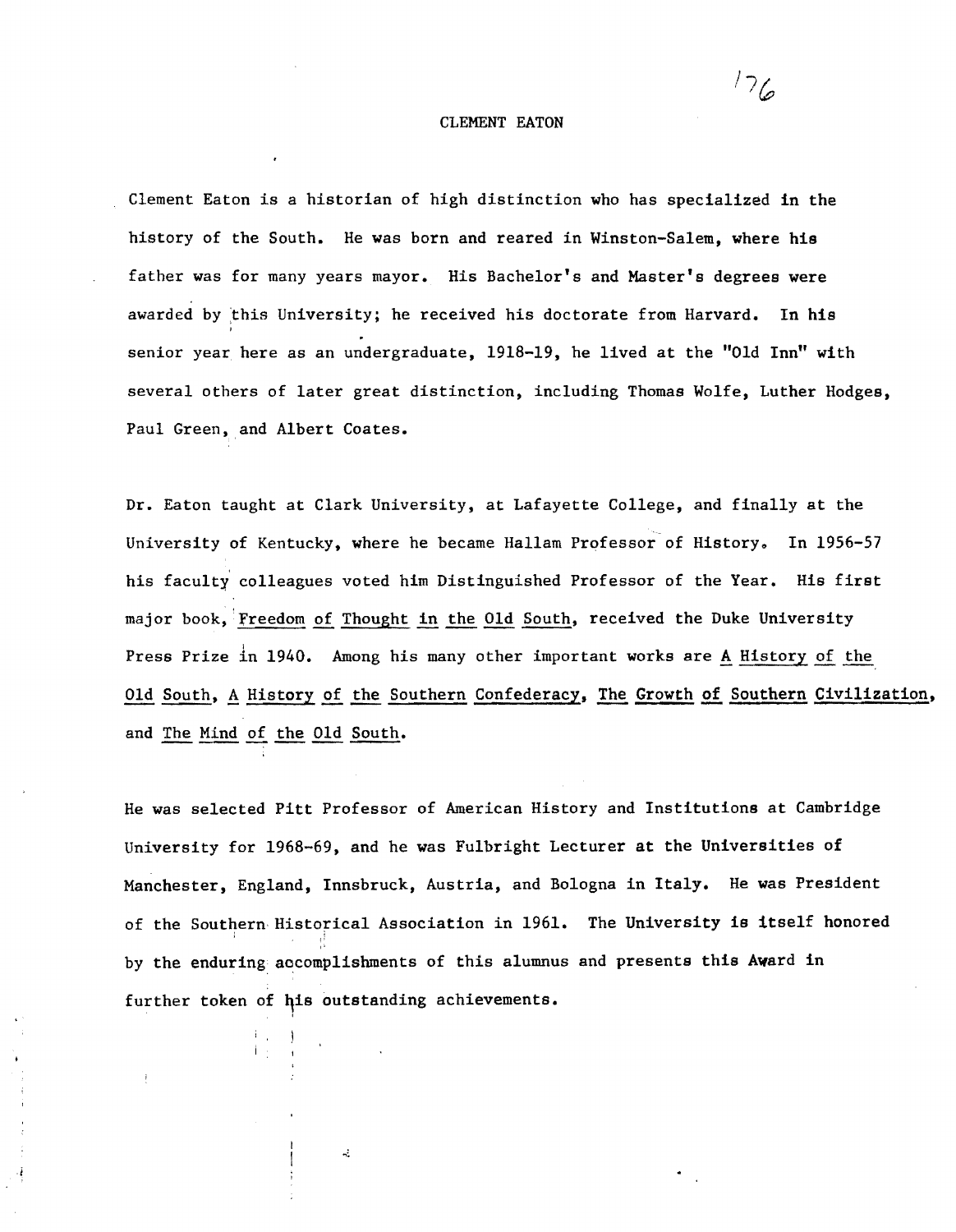## WALTER GORDY

 $\mathcal{A} \mathcal{A}$ *citation 1"17£* 

Walter Gordy, one of the world's leading physicists, is James B. Duke Professor of Physics at Duke University. Born in Mississippi, he took his undergraduate degree at Mississippi College and came to Chapel Hill for his Master's and Doctor's degrees in Physics in 1933 and 1935. He joined the Duke faculty in 1946 after teaching at Mary Hardin-Baylor College and working on the staff of the Radiation Laboratory, Massachusetts Institute of Technology.

Dr. Gordy's work is of wide-ranging significance, involving three major disciplines, physics, chemistry, and biology. In several books and more than 250 papers, he has presented experimental and theoretical contributions of great significance in microwave spectroscopy, microwave spectral measurements and electron spin resonance studies. Among other things, he has established the existence of hydrogen bonds in relation to basicity for many species and he has established an experimental basis for, and a theoretical definition of, the concept of electronegativity.

Among the high honors that have come to Dr. Gordy are membership in the National Academy of Sciences and on the National Research Council. With this Award the University now acclaims the distinguished accomplishments of this alumnus, who has done so much to make possible continued progress in several important scientific fields.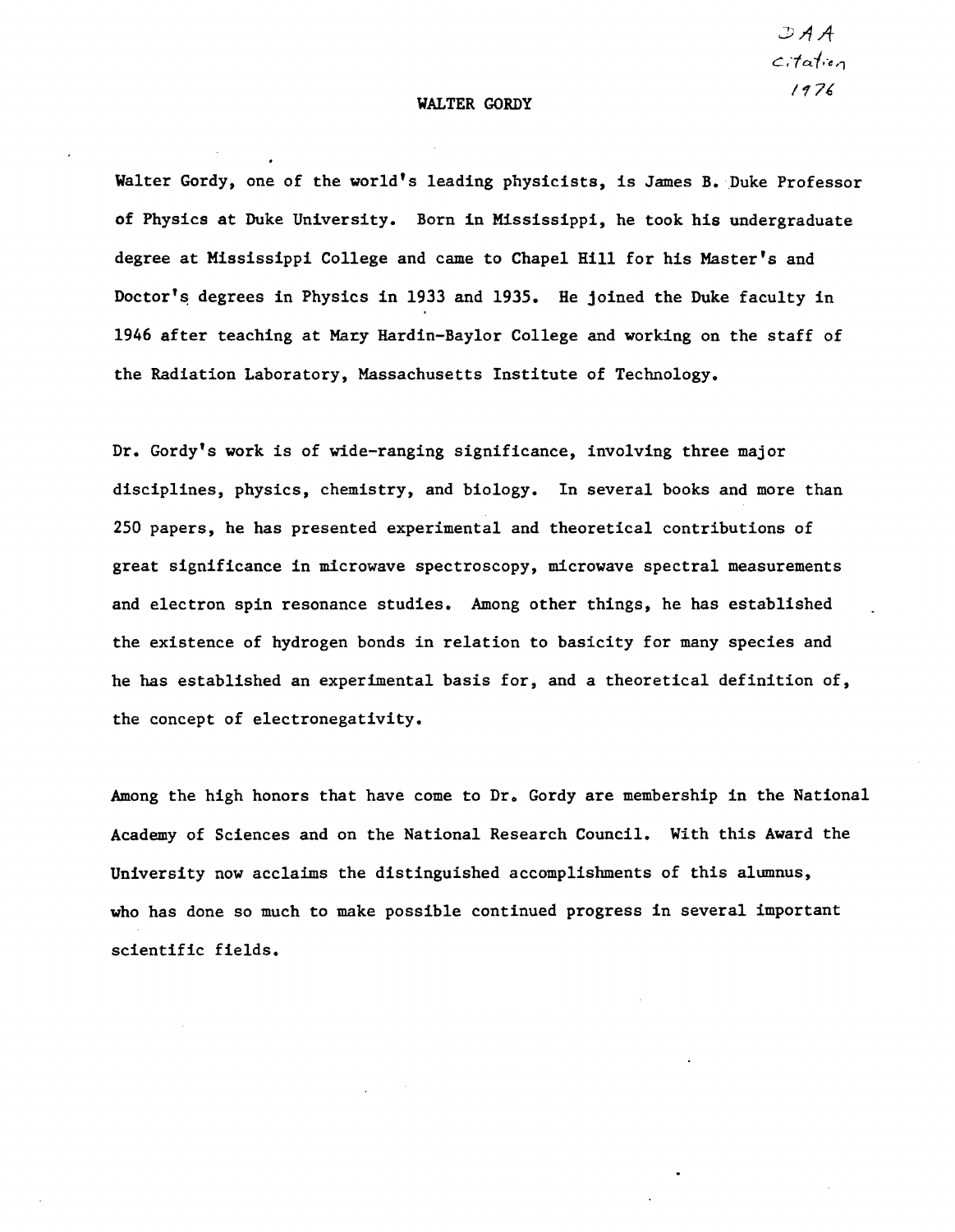## LOUIS HARRIS

Louis Harris has long been recognized as one of the most effective public opinion analysts in the United States. He received his Bachelor's degree in Economics here in 1942 and was elected to the Order of the Golden Fleece. His first experience in polling came while he was in the Navy, after World War II. as he interviewed sailors awaiting demobilization in Boston. He joined Elmo Roper and Associates in 1946; ten years later he set up his own firm.

, .

Mr. Harris has developed a finely honed system for collecting and analyzing data on public opinion for political parties and governmental agencies, as well as for marketing, industrial, and financial firms. His public opinion surveys, used in planning the national political campaigns of 1960, notably affected the elections. The Voter Profile Analysis used with great success by CBS to project the outcome of elections soon after the polls have closed was developed by him. His three books and numerous articles have influenced the work of others in the field.

Most important to the world of scholarship and to this University, in 1965 Mr. Harris established on this campus the Louis Harris Political Data Center, where selected significant data on political polls have been made easily available for study by political scientists and other scholars from this institution and elsewhere. With this Award the University now recognizes the brilliant work of fhis alumnus in developing means by which the democratic processes can functiop more continuously and for making his scientifically ; gathered data available for scholarly study.

 $\mathbf{a}^{\dagger}_{\mathbf{a}}$ 

 $176$